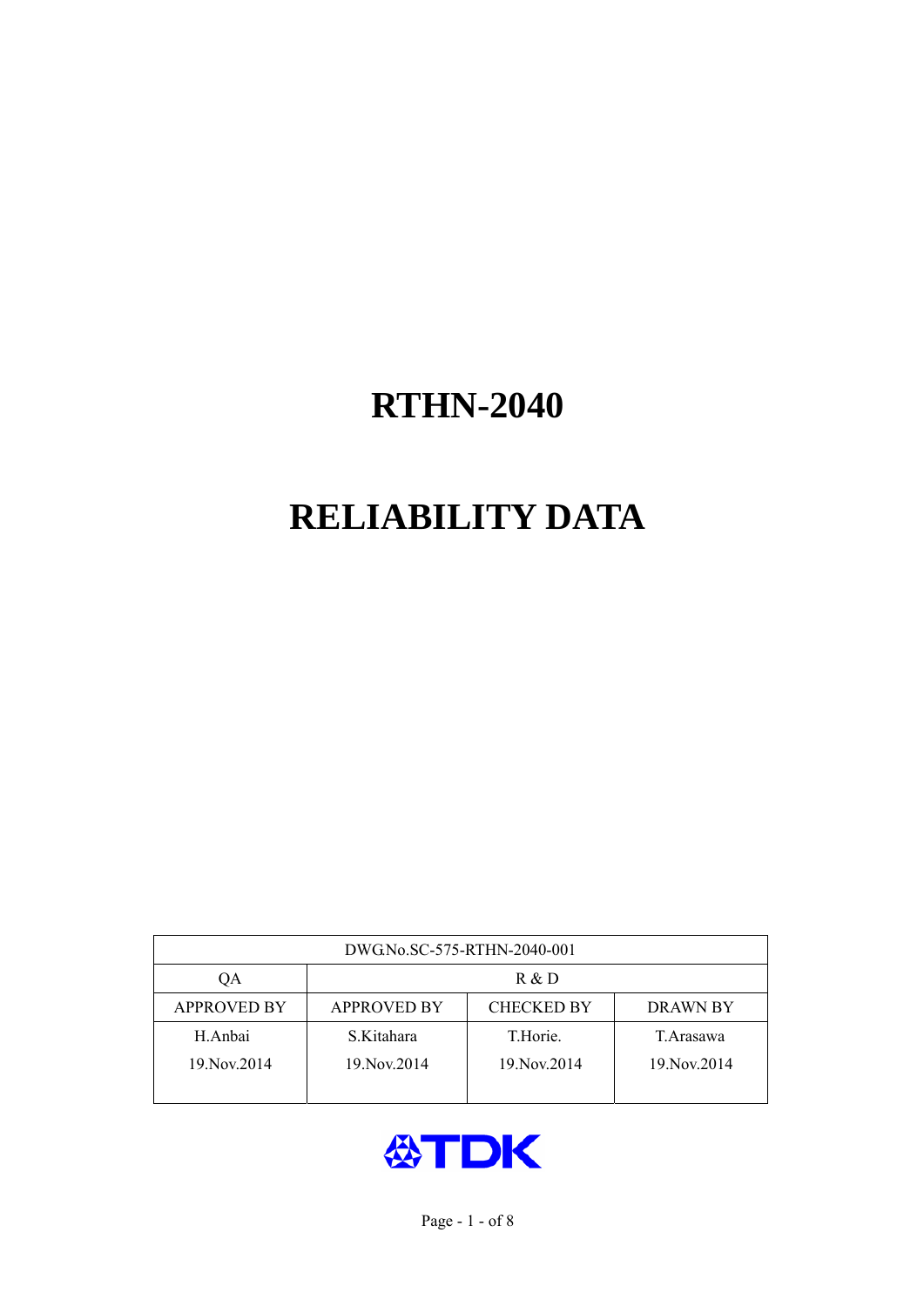#### INDEX

|                                     | Page   |
|-------------------------------------|--------|
| 1. Calculated Values of MTBF        | Page-3 |
| 2. Vibration Test                   | Page-4 |
| 3. Heat Cycle Test                  | Page-5 |
| 4. Humidity Test                    | Page-6 |
| 5. High Temperature Resistance Test | Page-7 |
| 6. Low Temperature Storage Test     | Page-8 |
|                                     |        |

The following data are typical values. As all units have nearly the same characteristics, the data to be considered as ability values.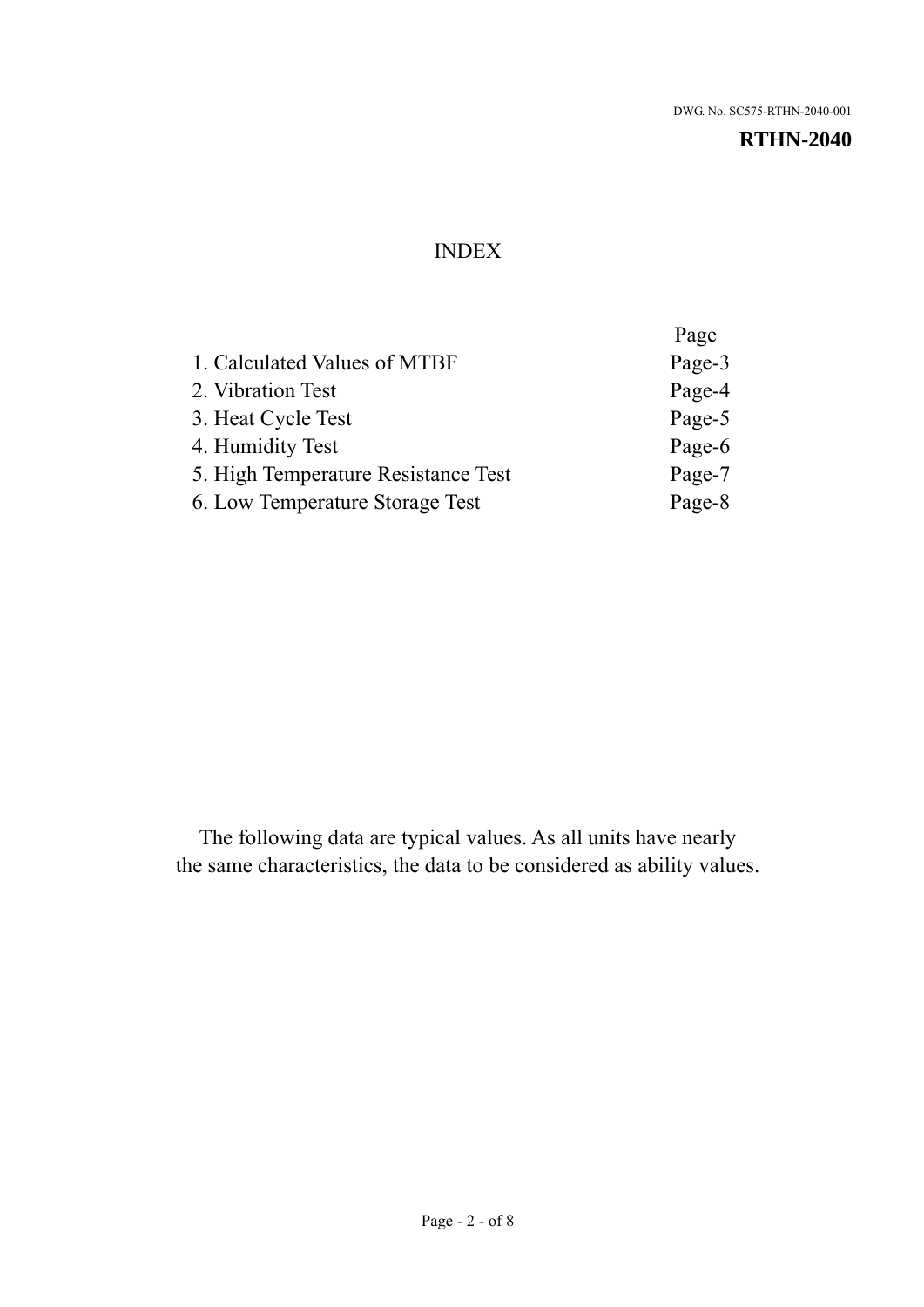1. Calculated Values of MTBF

MODEL:RTHN-2040

(1)Calculating Method

Calculated Based on parts stress Reliability projection of MIL-HDBK-217F NOTICE2.

Individual failure rates  $\lambda$  G is given to each part and MTBF is

Calculated by the count of each part.

$$
MBF = \frac{1}{\lambda_{\text{expip}}} = \frac{1}{\sum_{i=1}^{n} N_i (\lambda_{\text{G}} \pi_Q)_i} \times 10^6 \text{ (hours)}
$$

| $\lambda$ equip | : Total equipment failure rate (Failure $/ 10^6$ Hours)        |
|-----------------|----------------------------------------------------------------|
| $\lambda$ G     | : Generic failure rate for the <i>i</i> th generic part        |
|                 | (Failure/ $10^6$ Hours)                                        |
| Ni              | : Quantity of i th generic part                                |
| N               | : Number of different generic part categories                  |
| $\pi$ Q         | : Generic quality factor for the i th generic part( $\pi$ Q=1) |

## (2)MTBF Values

GF: Ground, Fixed

 $MTBF = 2,160,574$  (Hours)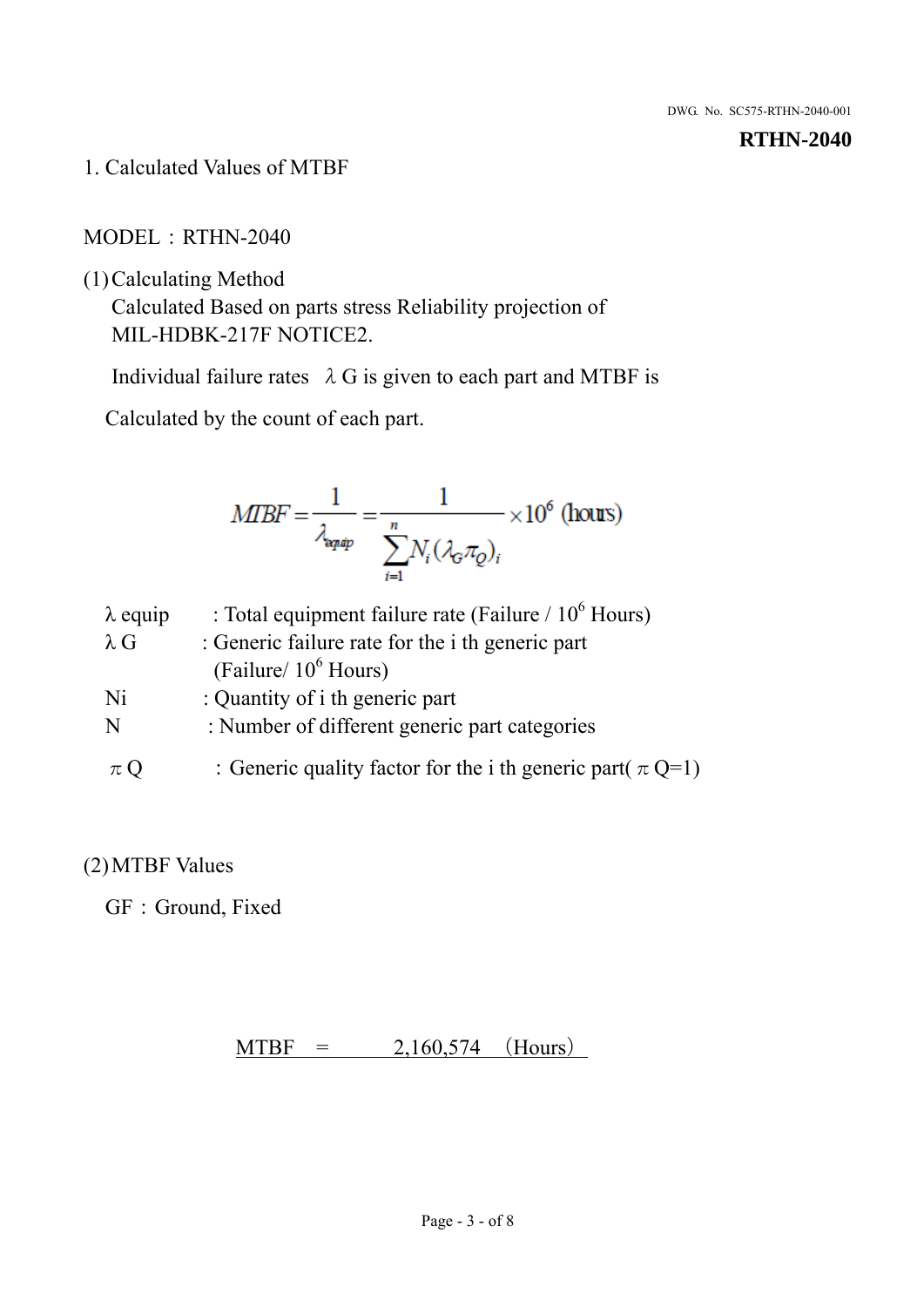#### 2. Vibration Test

#### MODEL: RTHN-2040 (Representation Product : RTHN-5150)

- (1)Vibration Test Class Frequency Variable Endurance Test
- (2)Equipment Used Controller VS-1000-6, Vibrator 905-FN (IMV CORP.)
- (3)The Number of D.U.T (Device Under Test) 2 units
- (4)Test Conditions Frequency : 10~55Hz Amplitude : 0.7mm,Sweep for 1 min. Dimension and times : X,Y and Z Directions for 0.5 hours each.
- (5)The Method Fix the D.U.T on the fitting-stage
- (6)Test Results PASS

| Check item                        | Spec.                            |                        | <b>Before Test</b> | After Test        |
|-----------------------------------|----------------------------------|------------------------|--------------------|-------------------|
| Attenuation(dB)                   | Differential Mode: 25dB min.     | $0.2$ MHz              | 75.15              | 75.10             |
|                                   |                                  | 30 MHz                 | 56.05              | 56.05             |
|                                   | Common Mode: 25dB min.           | $0.1$ MHz              | 32.80              | 32.80             |
|                                   |                                  | 10 MHz                 | 38.70              | 38.20             |
| Leakage Current (mA)              | 5mA max. (500V, 60Hz)            | Line1                  | 2.68               | 2.67              |
|                                   |                                  | Line <sub>2</sub>      | 2.68               | 2.67              |
|                                   |                                  | Line3                  | 2.69               | 2.68              |
| DC Resistance (m $\Omega$ )       | $6m\Omega$<br>max.               |                        |                    | 2.54              |
| <b>Test Voltage</b>               | $L-L: 2192Vdc$ 60sec.            | $L-E$ : 2500Vac 60sec. |                    |                   |
|                                   |                                  |                        |                    | OK                |
| Isolation Resistance( $M\Omega$ ) | $100M\Omega$ min.(500Vdc 60sec.) |                        | $1.0 \times 10^7$  | $1.0 \times 10^7$ |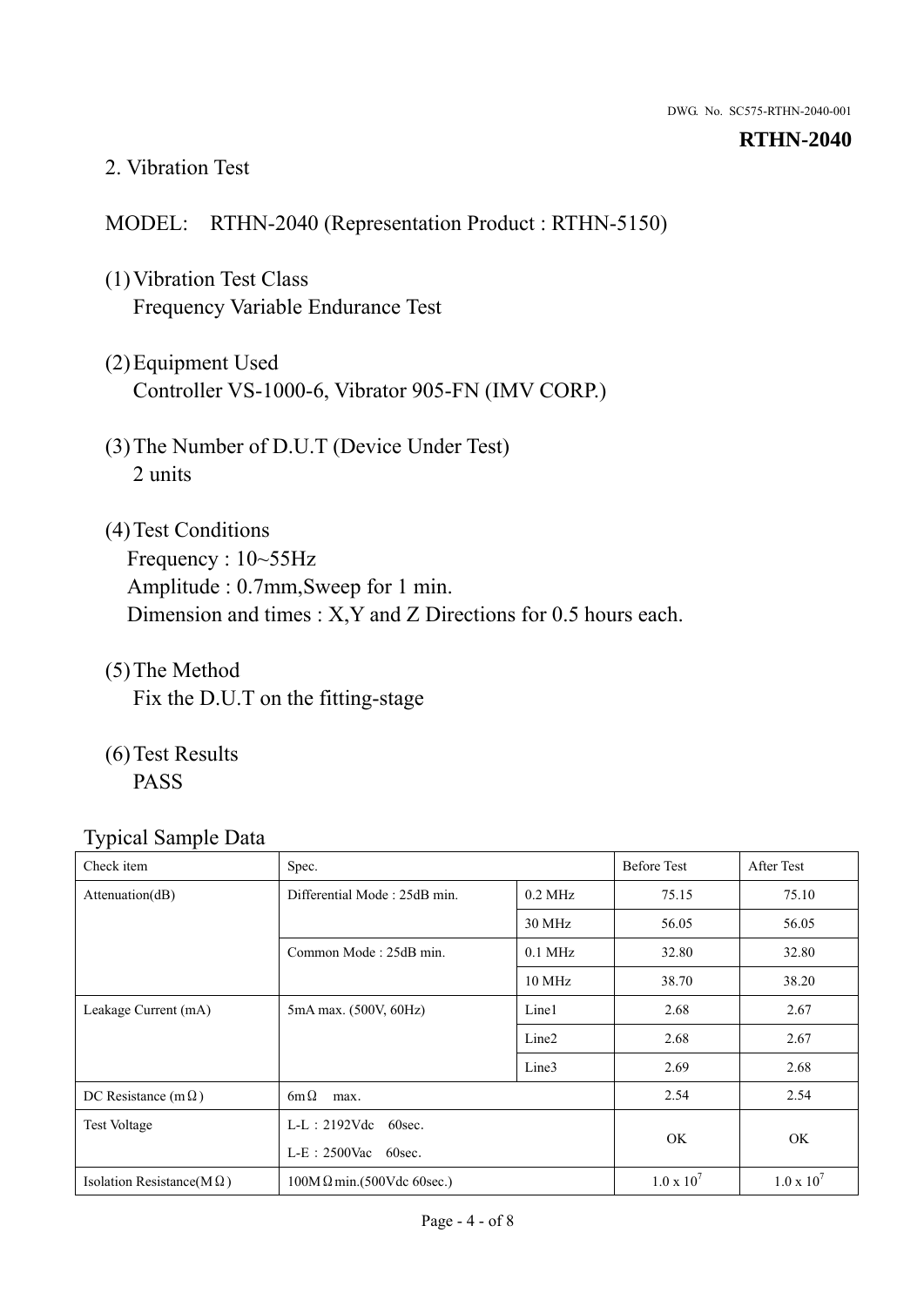# 3. Heat Cycle Test

### MODEL: RTHN-2040 (Representation Product : RTHN-5150)

## (1)Equipment Used TEMPERATURE CHAMBER TSA-71H-W (ESPEC CORP.)

- (2)The Number of D.U.T (Device Under Test) 2 units
- (3)Test Conditions

Ambient Temperature : -25~+85℃ Test Cycles: 100 cycles



(4)The Method

Before the test check if there is no abnormal characteristics and put the D.U.T in the testing chamber. Then test it in the above cycles, After the test is completed leave it for 1 hour at room temperature and check it if there is no abnormal each characteristics.

(5)Test Results PASS

| Check item                        | Spec.                                            |           | <b>Before Test</b> | After Test          |
|-----------------------------------|--------------------------------------------------|-----------|--------------------|---------------------|
| Attenuation(dB)                   | Differential Mode: 25dB min.                     | $0.2$ MHz | 68.95              | 73.65               |
|                                   |                                                  | 30 MHz    | 57.70              | 54.75               |
|                                   | Common Mode: 25dB min.                           | $0.1$ MHz | 33.50              | 31.50               |
|                                   |                                                  | $10$ MHz  | 40.25              | 40.40               |
| Leakage Current (mA)              | 5mA max. (500V, 60Hz)                            | Line1     | 2.69               | 2.63                |
|                                   |                                                  | Line2     | 2.67               | 2.65                |
|                                   |                                                  | Line3     | 2.67               | 2.65                |
| DC Resistance (m $\Omega$ )       | $6m\Omega$<br>max                                |           |                    | 2.44                |
| <b>Test Voltage</b>               | $L-L: 2192Vdc$<br>60sec<br>$L-E$ : 2500Vac 60sec |           |                    |                     |
|                                   |                                                  |           | OK.                | <b>OK</b>           |
| Isolation Resistance( $M\Omega$ ) | $100M\Omega$ min.(500Vdc 60sec.)                 |           | $1.0 \times 10^7$  | $1.0 \times 10^{7}$ |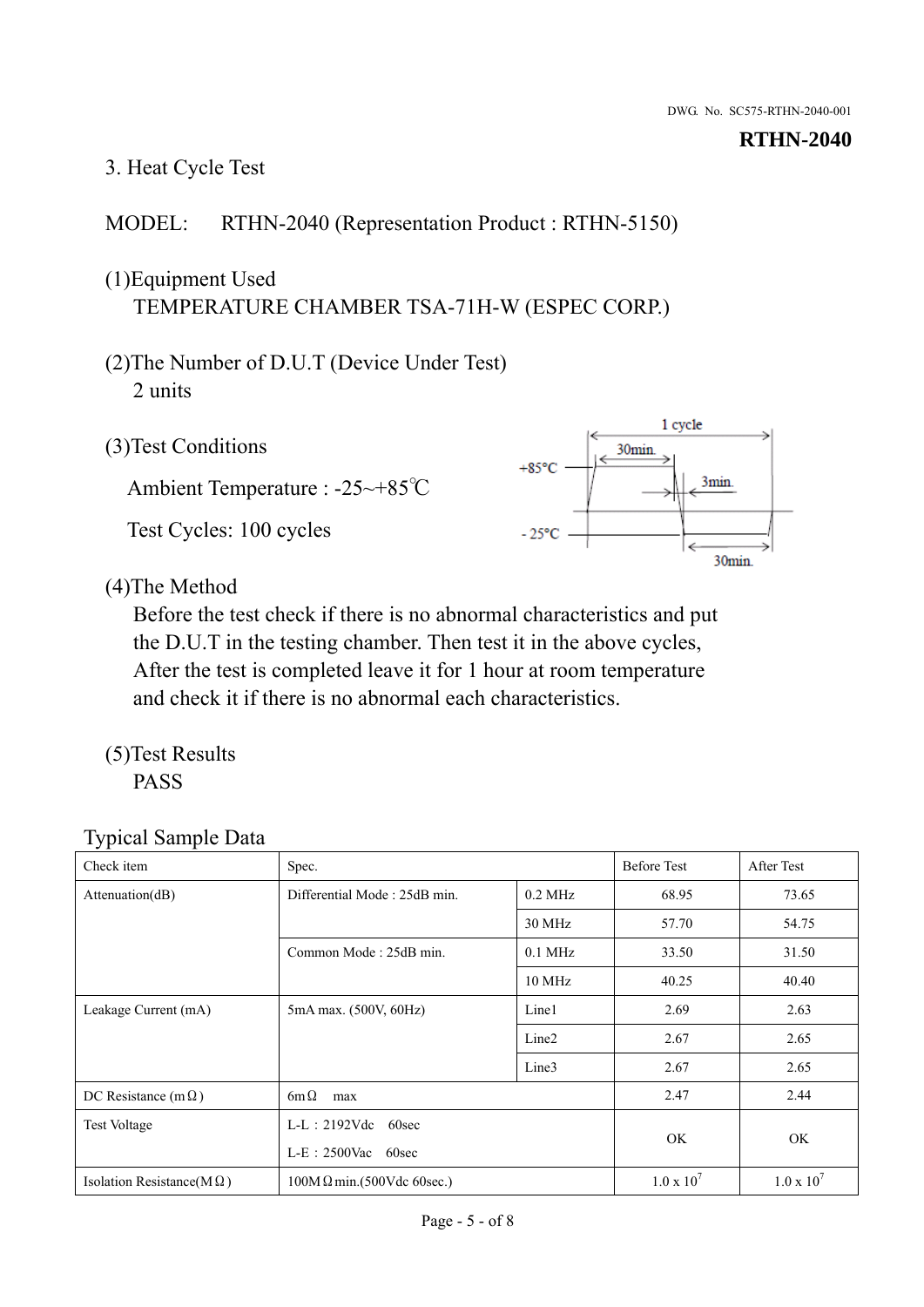#### 4. Humidity Test

## MODEL: RTHN-2040 (Representation Product : RTHN-5150)

# (1)Equipment Used TEMP. & HUMID. CHAMBER PR-4KT (ESPEC CORP.)

- (2)The Number of D.U.T (Device Under Test) 2 units
- (3)Test Conditions

Ambient Temperature : +40℃

Test Times: 500 hours Ambient Humidity: 90~95%RH No Dewdrop

#### (4)The Method

Before the test check if there is no abnormal characteristics and put the D.U.T in the testing chamber. Then test it in the above conditions. After the test is completed leave it for 1 hour at room temperature and check it if there is no abnormal each characteristics.

#### (5)Test Results PASS

| Check item                        | Spec.                            |                   | <b>Before Test</b>  | After Test          |
|-----------------------------------|----------------------------------|-------------------|---------------------|---------------------|
| Attenuation(dB)                   | Differential Mode: 25dB min.     | $0.2$ MHz         | 71.45               | 74.75               |
|                                   |                                  | 30 MHz            | 54.85               | 49.00               |
|                                   | Common Mode: 25dB min.           | $0.1$ MHz         | 33.40               | 33.50               |
|                                   |                                  | 10 MHz            | 39.15               | 39.90               |
| Leakage Current (mA)              | 5mA max. (500V, 60Hz)            | Line1             | 2.71                | 2.66                |
|                                   |                                  | Line <sub>2</sub> | 2.70                | 2.66                |
|                                   |                                  | Line3             | 2.69                | 2.66                |
| DC Resistance (m $\Omega$ )       | $6m\Omega$<br>max.               |                   | 2.51                | 2.44                |
| <b>Test Voltage</b>               | $L-L: 2192Vdc$<br>60sec.         |                   |                     |                     |
|                                   | $L-E$ : 2500Vac 60sec.           |                   | OK                  | OK                  |
| Isolation Resistance(M $\Omega$ ) | $100M\Omega$ min.(500Vdc 60sec.) |                   | $1.0 \times 10^{7}$ | $1.0 \times 10^{7}$ |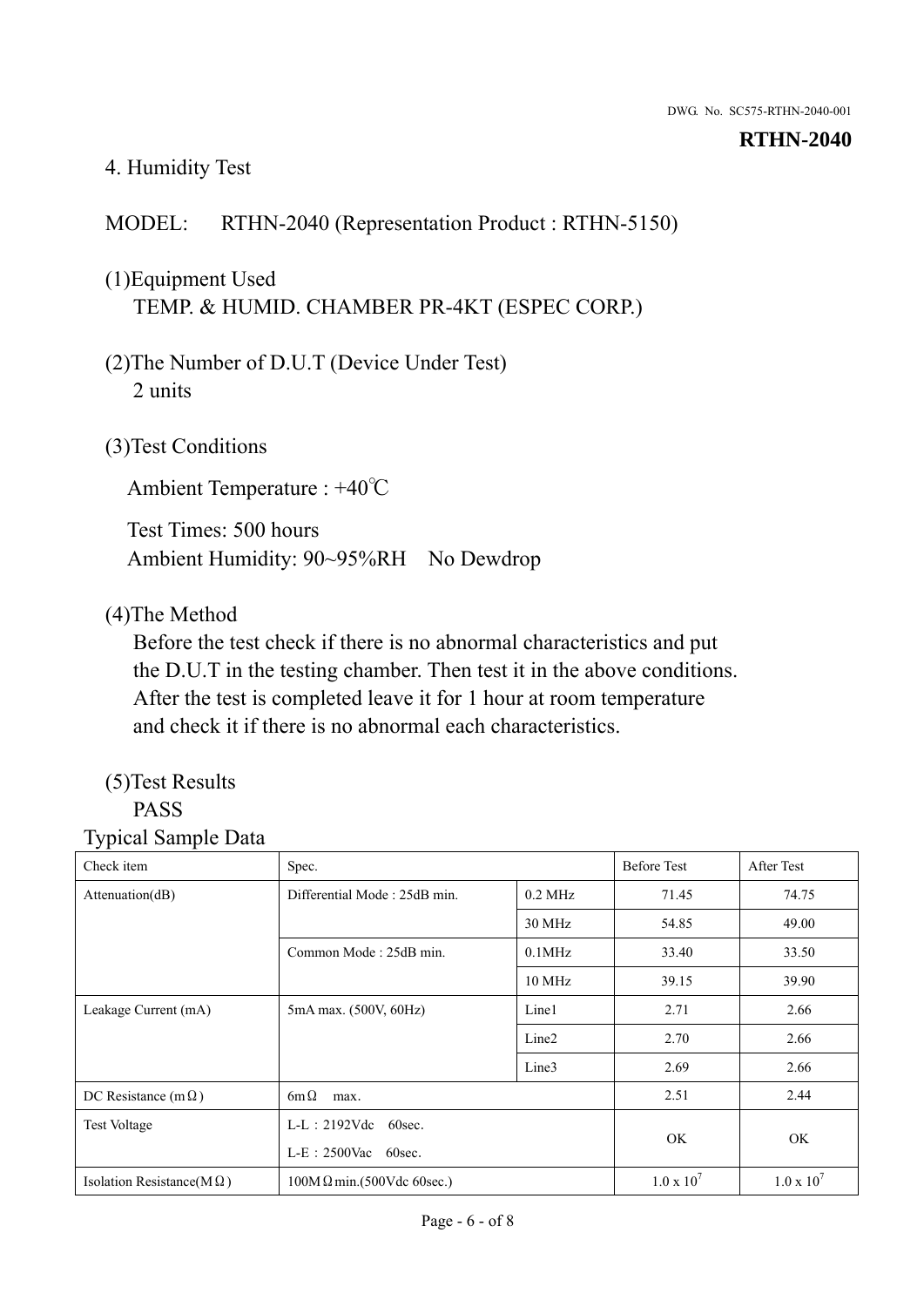#### 5. High Temperature Resistance Test

#### MODEL: RTHN-2040 (Representation Product : RTHN-5300)

# (1)Equipment Used TEMPERATURE CHAMBER PHH-300 (ESPEC CORP.)

- (2)The Number of D.U.T (Device Under Test) 2 units
- (3)Test Conditions

Ambient Temperature : +50℃

Test Times: 500 hours Operating: DC 300A

#### (4)The Method

Before the test check if there is no abnormal characteristics and put the D.U.T in the testing chamber. Then test it in the above conditions. After the test is completed leave it for 1 hour at room temperature and check it if there is no abnormal each characteristics.

#### (5)Test Results PASS

| Check item                        | Spec.                            |                        |                   | After Test        |
|-----------------------------------|----------------------------------|------------------------|-------------------|-------------------|
| Attenuation(dB)                   | Differential Mode: 25dB min.     | $0.2$ MHz              | 75.80             | 78.15             |
|                                   |                                  | 30 MHz                 | 34.25             | 38.60             |
|                                   | Common Mode: 25dB min.           | $0.5$ MHz              | 34.15             | 34.40             |
|                                   |                                  | 6 MHz                  | 38.60             | 29.55             |
| Leakage Current (mA)              | 5mA max. (500V, 60Hz)            | Line1                  | 2.72              | 2.65              |
|                                   |                                  | Line <sub>2</sub>      | 2.72              | 2.66              |
|                                   |                                  | Line3                  | 2.72              | 2.66              |
| DC Resistance (m $\Omega$ )       | $2m\Omega$<br>max.               |                        |                   | 0.99              |
| <b>Test Voltage</b>               | $L-L$ : 2192Vdc 60sec.           | $L-E$ : 2500Vac 60sec. |                   |                   |
|                                   |                                  |                        |                   | <b>OK</b>         |
| Isolation Resistance( $M\Omega$ ) | $100M\Omega$ min.(500Vdc 60sec.) |                        | $1.0 \times 10^7$ | $1.0 \times 10^7$ |